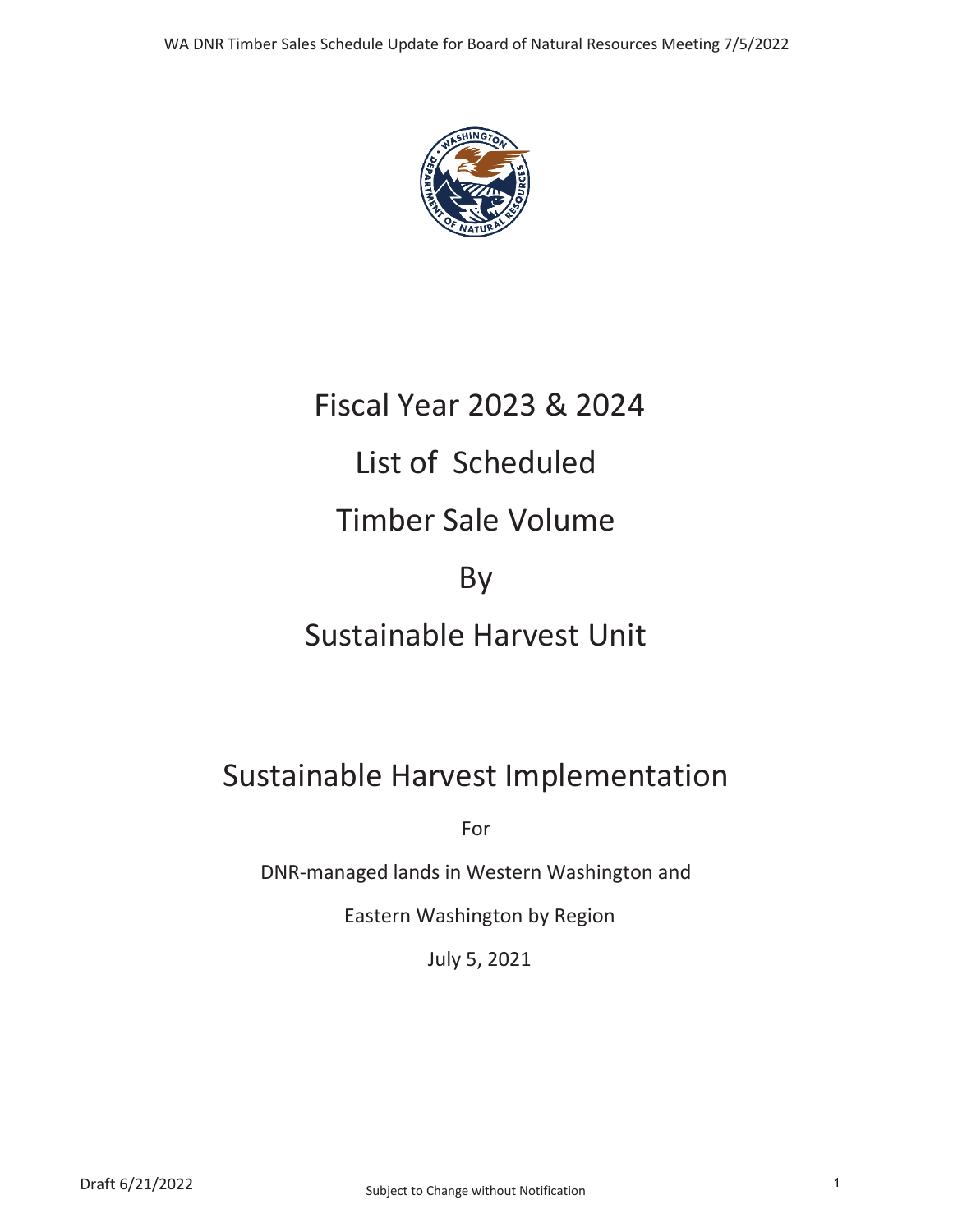## Fiscal Year  $2022$  and  $2023$

### Scheduled Timber Sale Volume Disclaimers

#### Scheduled Sales & Volume

- a) Scheduled sales data was obtained  $6/21/2022$
- b) Individual sales may be listed in more than one SHU, but volumes are proportioned based on amount of area within each SHU
- c) All sales listed as scheduled are subject to change at any time
- d) Eastside sales are listed by region
- e) Sale areas will change following completion of field reconnaissance and sale layout
- f) FY 2023 total scheduled volume includes 9.9 mmbf of volume that was approved by the BNR in FY 2022, but not sold.

\* *These sales are italicized in the attached list of sales.* 

Units

MMBF = millions of board feet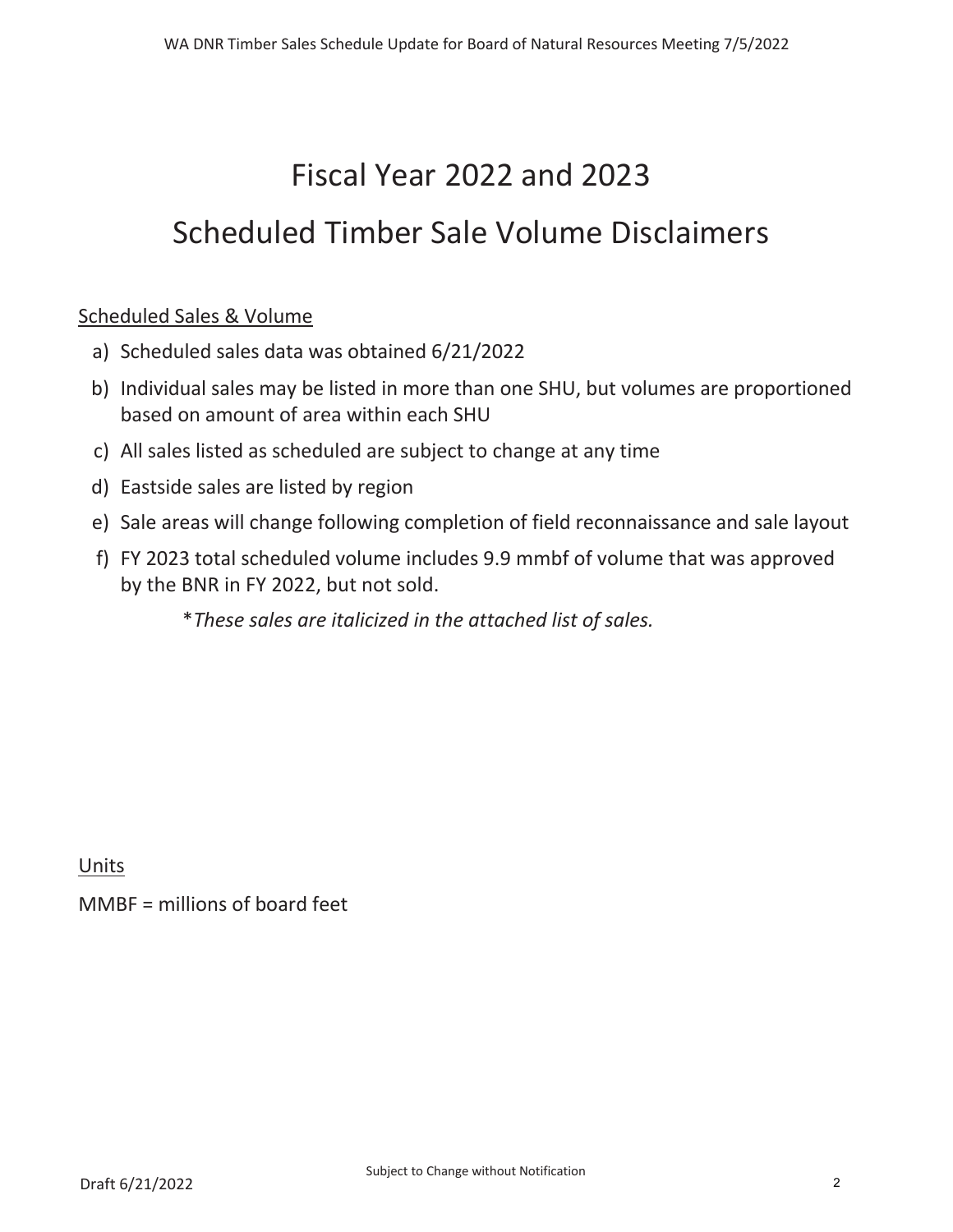### Fiscal Year 2023 Planned Westside Volume

| <b>Sustainable Harvest Unit</b>          |            | <b>Region Timber Sale Name</b> | <b>Volume (mbf)</b> |
|------------------------------------------|------------|--------------------------------|---------------------|
| Federally Granted Trusts and SF Purchase | <b>SPS</b> | <b>10 POINTER</b>              | 3,935               |
|                                          | PC         | <b>ADAMS FLATS</b>             | 7,189               |
|                                          | <b>NW</b>  | <b>ANDREA DORIA</b>            | 7                   |
|                                          | PC         | <b>BALTIMORE PLOT</b>          | 6,077               |
|                                          | <b>NW</b>  | <b>BEAR BONES</b>              | 1,003               |
|                                          | PC         | <b>BEDFORD SORTS</b>           | 3,540               |
|                                          | PC         | <b>BEEHIVE</b>                 | 1,134               |
|                                          | PC         | <b>BELL OF THE BALL</b>        | 1,826               |
|                                          | <b>OLY</b> | <b>BIG MACK</b>                | 19                  |
|                                          | PC         | <b>BOJACK SORTS</b>            | 3,775               |
|                                          | <b>NW</b>  | <b>BOWMAN HILL</b>             | 3,150               |
|                                          | <b>NW</b>  | <b>BOX OF RAIN</b>             | 1,518               |
|                                          | <b>NW</b>  | <b>BROKEDOWN PALACE</b>        | 1,075               |
|                                          | PC         | <b>BROWNS CORNER</b>           | 1,200               |
|                                          | <b>OLY</b> | <b>BURNT ENDS</b>              | 4,726               |
|                                          | PC         | <b>CEDARVILLE SORTS</b>        | 7,042               |
|                                          | <b>SPS</b> | <b>CHARLIE HORSE</b>           | 4,477               |
|                                          | PC         | <b>CRAZY HAZY</b>              | 4,937               |
|                                          | <b>OLY</b> | DOC HOLLIDAY                   | 206                 |
|                                          | <b>NW</b>  | <b>DROP TINE</b>               | 4,000               |
|                                          | <b>NW</b>  | <b>DWALIN</b>                  | 1,500               |
|                                          | <b>NW</b>  | <b>EASTSIDE</b>                | 3,000               |
|                                          | <b>NW</b>  | <b>FANGORN</b>                 | 2,323               |
|                                          | <b>SPS</b> | FERDA VRH VDT                  | 3,779               |
|                                          | <b>PC</b>  | FIDDLEHEAD VDT VRH             | 1,262               |
|                                          | PC         | FIR REALS SORTS                | $\mathbf{1}$        |
|                                          | PC         | <b>GREAT DIVIDE</b>            | 4,815               |
|                                          | PC         | <b>HAWKEYE</b>                 | 4,006               |
|                                          | PC         | <b>HEART THROB</b>             | 3,648               |
|                                          | SPS        | <b>HODAG</b>                   | 6,850               |
|                                          | PC         | <b>IRONTOOTH</b>               | 5,000               |
|                                          | <b>SPS</b> | <b>KITTY KAT</b>               | 3,275               |
|                                          | PC         | LA LA LAND SORTS               | 3,960               |
|                                          | <b>SPS</b> | <b>LITTLE WRANGLER</b>         | 4,191               |
|                                          | <b>OLY</b> | <b>LOST AND FOUND SORTS</b>    | 128                 |
|                                          | PC         | MALARKEY                       | 3,816               |
|                                          | <b>NW</b>  | <b>MARBLE RYE</b>              | 3,683               |
|                                          | PC         | <b>MCCANNON</b>                | 4,454               |
|                                          | <b>OLY</b> | MORSE SIEBERT DIVIDE           | 1,437               |
|                                          | PC         | <b>NAME THAT HARMONY</b>       | 3,241               |
|                                          | <b>NW</b>  | NORTH CAVANAUGH                | 1,374               |
|                                          | <b>NW</b>  | <b>NORTHERN LIGHTS</b>         | 3,275               |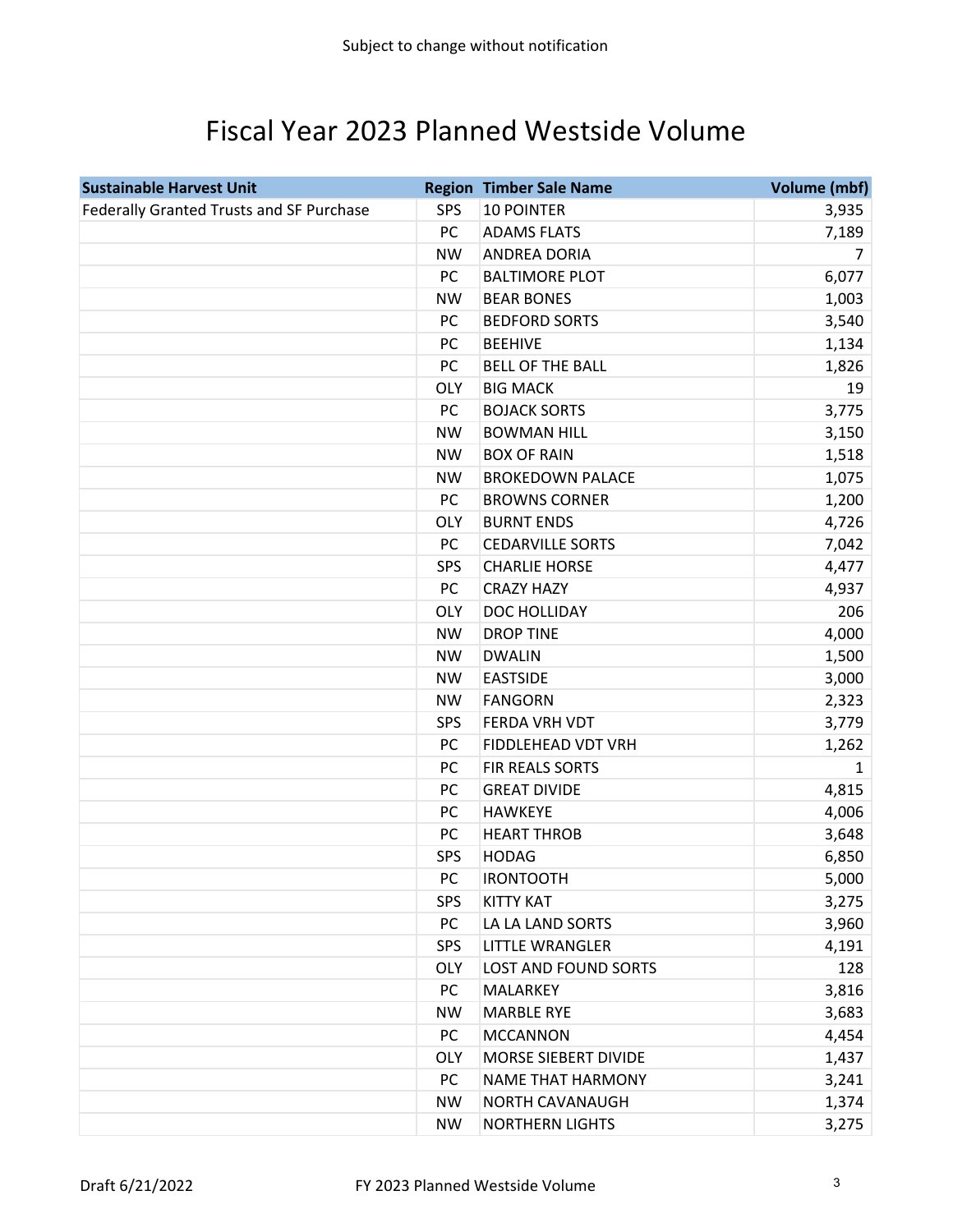#### Subject to change without notification

| <b>Sustainable Harvest Unit</b>          |            | <b>Region Timber Sale Name</b> | <b>Volume (mbf)</b> |
|------------------------------------------|------------|--------------------------------|---------------------|
| Federally Granted Trusts and SF Purchase | <b>OLY</b> | ODE TO JOYCE*                  | 35                  |
|                                          | <b>NW</b>  | <b>OVER THE HILLS</b>          | 1,000               |
|                                          | <b>OLY</b> | <b>PARADISE</b>                | 500                 |
|                                          | <b>SPS</b> | PEACHY VRH                     | 2,727               |
|                                          | <b>OLY</b> | PENNY WISE                     | 109                 |
|                                          | PC         | PHIR SORTS                     | 4,082               |
|                                          | <b>NW</b>  | PILCHUCK HEADWATERS            | 4,978               |
|                                          | <b>NW</b>  | PINNACOAL                      | 3,435               |
|                                          | SPS        | PLUMB BOB                      | 13                  |
|                                          | PC         | <b>QUIVER</b>                  | 6,850               |
|                                          | PC         | <b>RAINY PASS</b>              | 2,000               |
|                                          | <b>NW</b>  | <b>RALPHIE</b>                 | 1,594               |
|                                          | <b>NW</b>  | <b>RED ADDER</b>               | 1,676               |
|                                          | <b>NW</b>  | <b>RED GOLD</b>                | 183                 |
|                                          | PC         | <b>RUE 32</b>                  | 1,124               |
|                                          | <b>OLY</b> | <b>SALT AND PEPPER</b>         | 1,756               |
|                                          | <b>SPS</b> | <b>SCHOOL</b>                  | 5,155               |
|                                          | <b>NW</b>  | <b>SHOELACES</b>               | 1,854               |
|                                          | SPS        | <b>SURE WOOD</b>               | 4,356               |
|                                          | PC         | <b>THYME MACHINE</b>           | 8,045               |
|                                          | PC         | TRAP <sub>15</sub>             | 6,434               |
|                                          | <b>SPS</b> | <b>TREE TIP VRH</b>            | 1,884               |
|                                          | <b>NW</b>  | <b>TRIPLE CROWN</b>            | 3,900               |
|                                          | PC         | UNIBROW (FY2022)               | 79                  |
|                                          | PC         | <b>UPPER JONES</b>             | 3,971               |
|                                          | <b>OLY</b> | <b>UPPER SALMON CREEK</b>      | 4,535               |
|                                          | <b>NW</b>  | V TWIN                         | 3,770               |
|                                          | PC         | <b>WALTER</b>                  | 4,222               |
|                                          | <b>NW</b>  | <b>WEST BELL</b>               | 4,223               |
|                                          | <b>NW</b>  | <b>WEST OLNEY</b>              | 3,000               |
|                                          | PC         | <b>WILSON</b>                  | 2,825               |
|                                          | PC         | <b>WOODSIDE</b>                | 6,075               |
| <b>Olympic Experimental State Forest</b> | <b>OLY</b> | <b>BLUE VIEW</b>               | 3,000               |
|                                          | <b>OLY</b> | <b>LIZARD BREATH</b>           | 5,700               |
|                                          | <b>OLY</b> | PAT ON THE BACK2               | 4,900               |
|                                          | <b>OLY</b> | PICTURE MORA                   | 4,200               |
|                                          | <b>OLY</b> | <b>RIDGE RUN SORTS</b>         | 4,900               |
|                                          | <b>OLY</b> | <b>T3 BACKWATER</b>            | 5,464               |
|                                          | <b>OLY</b> | T3 C1200                       | 4,082               |
|                                          | <b>OLY</b> | T3 C1300                       | 8,400               |
|                                          | <b>OLY</b> | T3 C1400                       | 8,360               |
|                                          | <b>OLY</b> | T3 C2800                       | 3,420               |
|                                          | <b>OLY</b> | <b>T3 DOUGLAS</b>              | 3,050               |
|                                          | <b>OLY</b> | T3 H1500 (FY2022)              | 4,695               |
|                                          | <b>OLY</b> | <b>T3 KALALOCH EAST</b>        | 4,600               |
|                                          | <b>OLY</b> | <b>T3 KALALOCH WEST</b>        | 4,200               |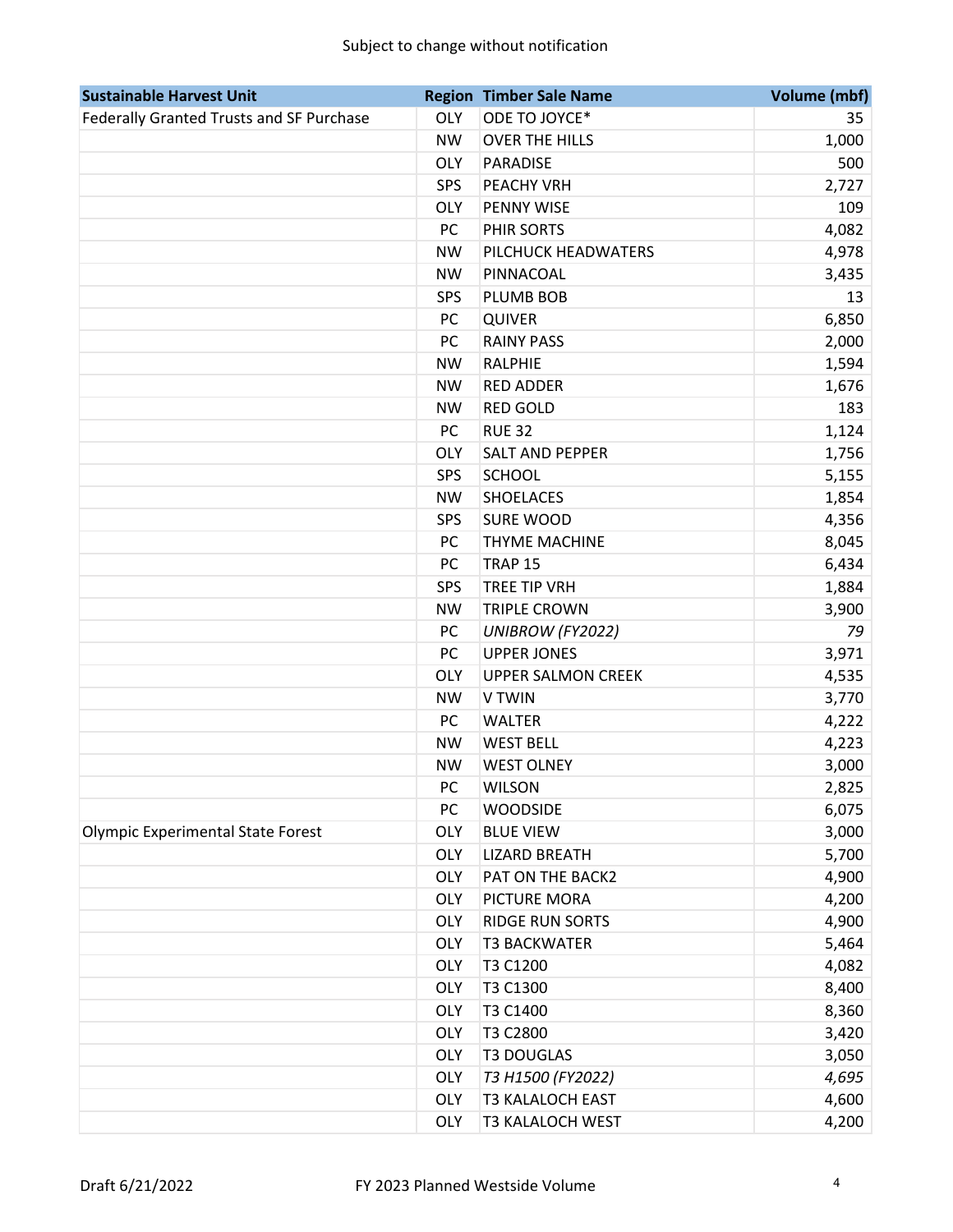#### Subject to change without notification

| <b>Sustainable Harvest Unit</b>          |            | <b>Region Timber Sale Name</b>      | <b>Volume (mbf)</b> |
|------------------------------------------|------------|-------------------------------------|---------------------|
| <b>Olympic Experimental State Forest</b> | <b>OLY</b> | <b>T3 MAPLE BAR</b>                 | 7,357               |
|                                          | <b>OLY</b> | <b>T3 UPPER MANOR</b>               | 6,600               |
| Capitol Forest                           | <b>SPS</b> | <b>BUTTERCUP</b>                    | 6,900               |
|                                          | SPS        | <b>CORKEY</b>                       | 7,400               |
|                                          | SPS        | <b>DELICA HARDWOOD</b>              | 1,405               |
|                                          | <b>SPS</b> | <b>DELTA CHARLIE</b>                | 4,322               |
|                                          | SPS        | <b>HIGHTOWER</b>                    | 7,500               |
|                                          | SPS        | <b>HOPSCOTCH</b>                    | 8,700               |
|                                          | SPS        | <b>JUNEAU</b>                       | 6,300               |
|                                          | SPS        | <b>NUGGETS</b>                      | 4,700               |
|                                          | <b>SPS</b> | ORACLE*                             | 9,000               |
|                                          | SPS        | SAUERKRAUT                          | 8,942               |
|                                          | SPS        | SILENT HILL*                        | 7,400               |
|                                          | <b>SPS</b> | <b>SPRINTER</b>                     | 4,296               |
|                                          | <b>SPS</b> | <b>ZUKE</b>                         | 3,275               |
| Clallam                                  | <b>OLY</b> | ALDWELL                             | 5,553               |
|                                          | <b>OLY</b> | <b>BIG MACK</b>                     | 3,992               |
|                                          | <b>OLY</b> | <b>BURNT ENDS</b>                   | 12                  |
|                                          | <b>OLY</b> | DOC HOLLIDAY                        | 2,193               |
|                                          | <b>OLY</b> | <b>LOST AND FOUND SORTS</b>         | 5,551               |
|                                          | <b>OLY</b> | MORSE SIEBERT DIVIDE                | 69                  |
|                                          | <b>OLY</b> | ODE TO JOYCE*                       | 6,205               |
|                                          | <b>OLY</b> | ON THE LINE*                        | 4,945               |
|                                          | <b>OLY</b> | <b>POWER PLANT</b>                  | 1,462               |
|                                          | <b>OLY</b> | <b>RIO</b>                          | 1,898               |
|                                          | <b>OLY</b> | <b>SALT AND PEPPER</b>              | 3,873               |
|                                          | <b>OLY</b> | <b>TCB 23</b>                       | 486                 |
|                                          | <b>OLY</b> | <b>UPPER SALMON CREEK</b>           | 1,755               |
|                                          | <b>OLY</b> | <b>WILD WEST</b>                    | 1,542               |
| Clark                                    | PC         | <b>UPPER JONES</b>                  | 245                 |
| Jefferson                                | <b>OLY</b> | ANDERSON ADJUSTED SORTS             | 3,320               |
|                                          | <b>OLY</b> | <b>BEAVER VALLEY SORTS (FY2022)</b> | 4,130               |
|                                          | <b>OLY</b> | PENNY WISE                          | 5,020               |
| King                                     | <b>SPS</b> | <b>CHARLIE HORSE</b>                | 1,015               |
|                                          | <b>SPS</b> | <b>HODAG</b>                        | 650                 |
|                                          | <b>SPS</b> | TREE TIP VRH                        | 2,416               |
| Lewis                                    | PC         | <b>BALTIMORE PLOT</b>               | 3,829               |
|                                          | PC         | <b>BELL OF THE BALL</b>             | 136                 |
|                                          | PC         | <b>CRAZY HAZY</b>                   | 716                 |
|                                          | PC         | <b>MCCANNON</b>                     | 346                 |
|                                          | <b>SPS</b> | <b>PUPPERS</b>                      | 4,261               |
|                                          | PC         | THYME MACHINE                       | 72                  |
| Mason                                    | SPS        | <b>LITTLE WRANGLER</b>              | 177                 |
|                                          | <b>SPS</b> | PLUMB BOB                           | 3,895               |
| Pacific                                  | PC         | <b>BEDFORD SORTS</b>                | 28                  |
|                                          | PC         | <b>GREAT DIVIDE</b>                 | 191                 |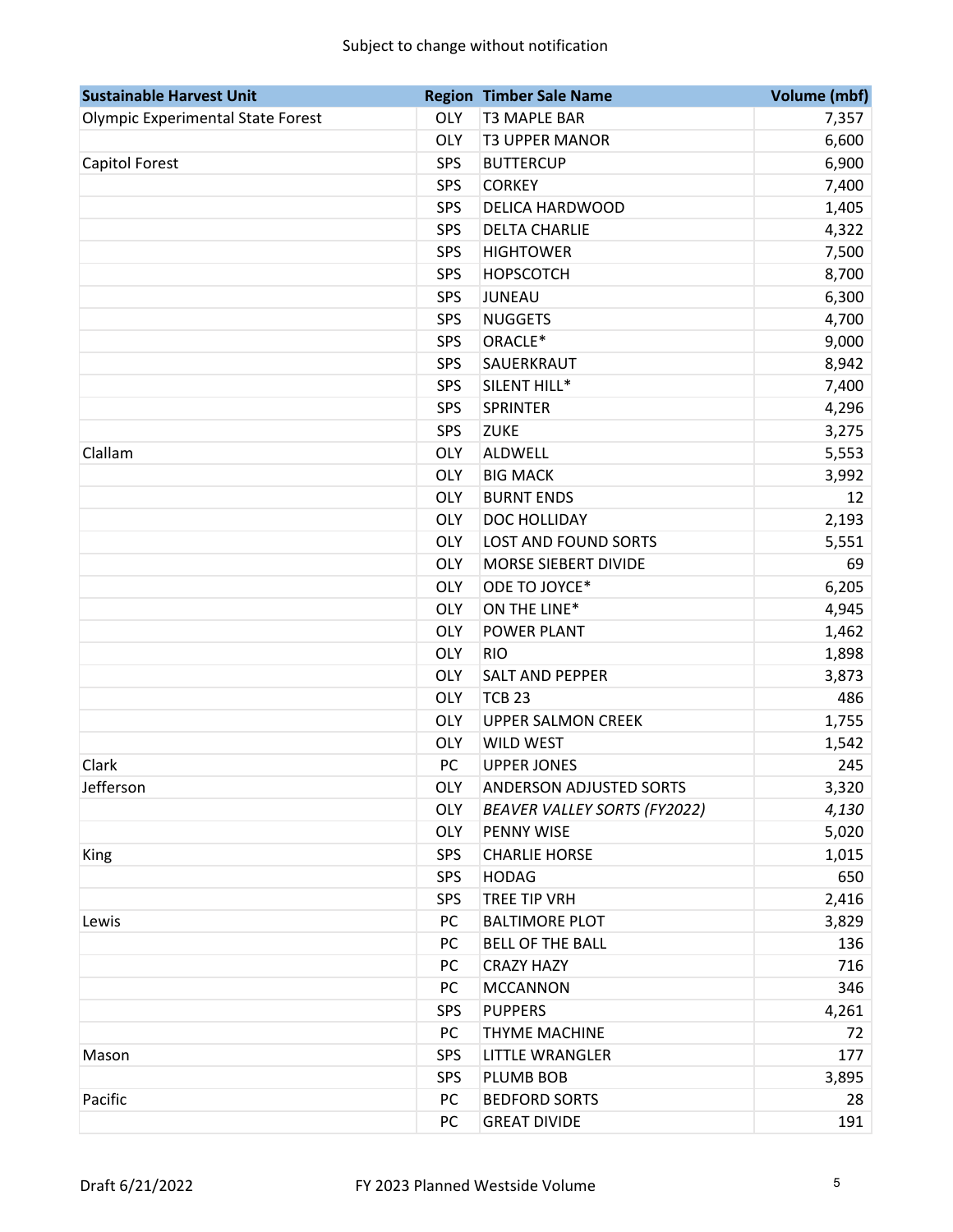| <b>Sustainable Harvest Unit</b> |            | <b>Region Timber Sale Name</b> | Volume (mbf)   |
|---------------------------------|------------|--------------------------------|----------------|
| Pacific                         | PC         | <b>TRAP 15</b>                 | 340            |
|                                 | PC         | <b>UPTICK</b>                  | 2,310          |
| Pierce                          | <b>SPS</b> | FERDA VRH VDT                  | 1,765          |
| Skagit                          | <b>NW</b>  | ANDREA DORIA                   | 2,334          |
|                                 | <b>NW</b>  | <b>BEAR BONES</b>              | 15             |
| Skagit                          | <b>NW</b>  | <b>CADDIS SORTS</b>            | 2,016          |
|                                 | <b>NW</b>  | <b>FANGORN</b>                 | 17             |
|                                 | <b>NW</b>  | <b>GRANTS CREEK</b>            | 3,373          |
|                                 | <b>NW</b>  | <b>MARBLE RYE</b>              | 158            |
|                                 | <b>NW</b>  | <b>MIDGE SORTS</b>             | 860            |
|                                 | <b>NW</b>  | NORTH CAVANAUGH                | 2,126          |
|                                 | <b>NW</b>  | <b>ORION</b>                   | 2,240          |
|                                 | <b>NW</b>  | <b>RALPHIE</b>                 | 822            |
|                                 | <b>NW</b>  | <b>SHOELACES</b>               | 101            |
| Skamania                        | PC         | <b>BEEHIVE</b>                 | 5,137          |
|                                 | PC         | FIDDLEHEAD VDT VRH             | 1,458          |
|                                 | <b>PC</b>  | <b>GRAY JAY</b>                | 5,049          |
| Snohomish                       | <b>NW</b>  | <b>DARRINGTON FLATS</b>        | 3,000          |
|                                 | <b>NW</b>  | <b>GRANTS CREEK</b>            | 1,443          |
|                                 | <b>NW</b>  | <b>GRAVY</b>                   | 1,210          |
|                                 | <b>NW</b>  | PILCHUCK HEADWATERS            | 22             |
|                                 | <b>NW</b>  | <b>RED GOLD</b>                | 1,303          |
|                                 | <b>NW</b>  | SOUTHERN ACCENTS               | 2,538          |
|                                 | <b>NW</b>  | V TWIN                         | 1,078          |
| Wahkiakum                       | PC         | FIR REALS SORTS                | 6,232          |
|                                 | PC         | UNIBROW (FY2022)               | 1,024          |
| Whatcom                         | <b>NW</b>  | <b>BROKEDOWN PALACE</b>        | 1,305          |
|                                 | <b>NW</b>  | <b>WEST BELL</b>               | $\overline{2}$ |
| <b>Total</b>                    |            | FY2023 Deliverable             | 494,000        |
|                                 |            | FY2023 Scheduled               | 498,645        |
|                                 |            | FY2022 Unsold Volume           | 9,928          |
|                                 |            | FY2023 Net Volume              | 508,573        |
|                                 |            | *Delayed older forest sales    | 27,585         |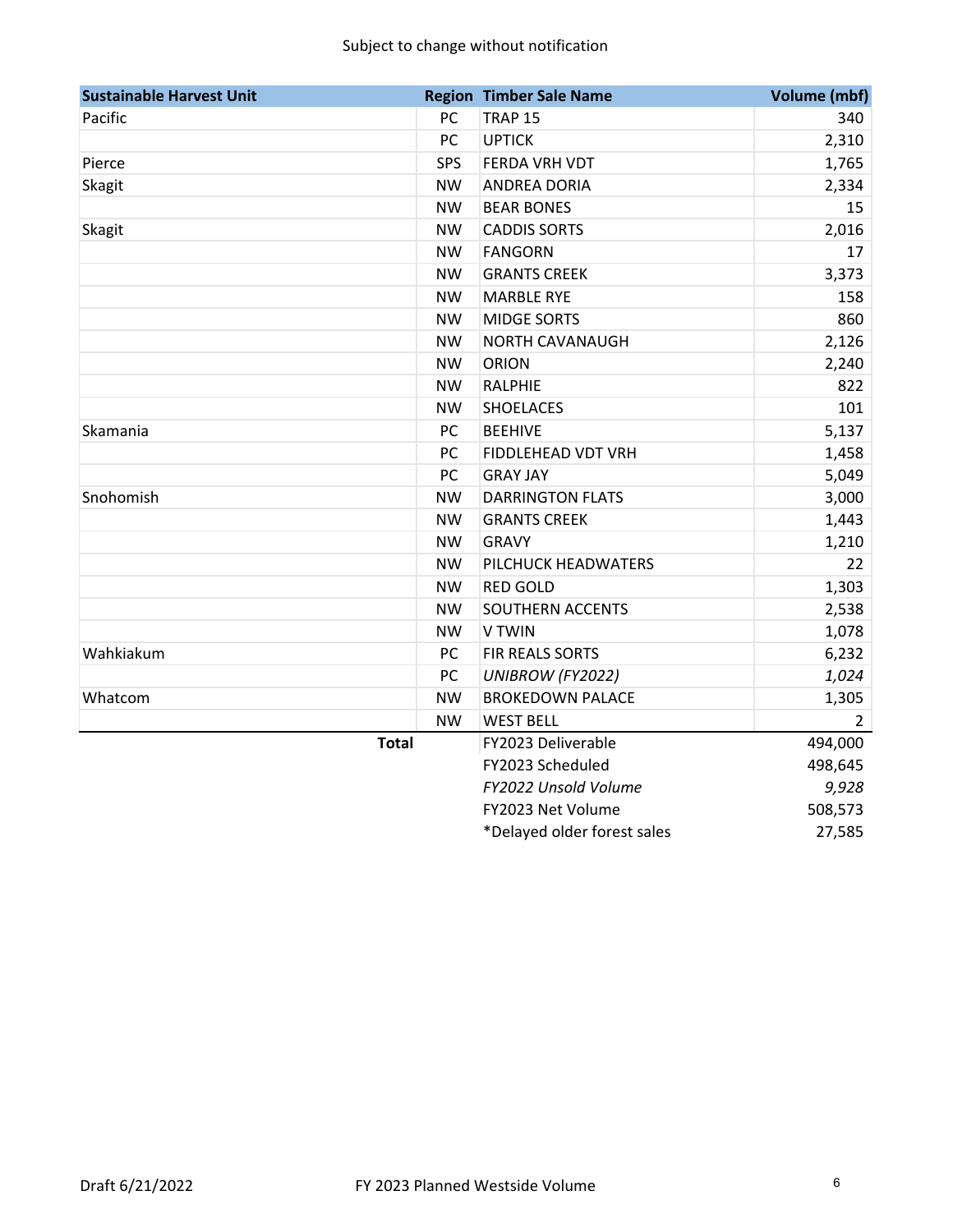#### **FY 2023 Roll‐up by SHU**

| <b>Sustainable Harvest Unit</b>                 | Volume (mbf) |
|-------------------------------------------------|--------------|
| <b>Federally Granted Trusts and SF Purchase</b> | 226,243      |
| Olympic Experimental State Forest               | 82,928       |
| Capitol Forest                                  | 80,140       |
| Clallam                                         | 39,536       |
| Clark                                           | 245          |
| Jefferson                                       | 12,470       |
| King                                            | 4,081        |
| Lewis                                           | 9,361        |
| Mason                                           | 4,072        |
| Pacific                                         | 2,869        |
| Pierce                                          | 1,765        |
| Skagit                                          | 14,062       |
| Skamania                                        | 11,645       |
| Snohomish                                       | 10,595       |
| Wahkiakum                                       | 7,256        |
| Whatcom                                         | 1,306        |
| <b>Grand Total</b>                              | 508,573      |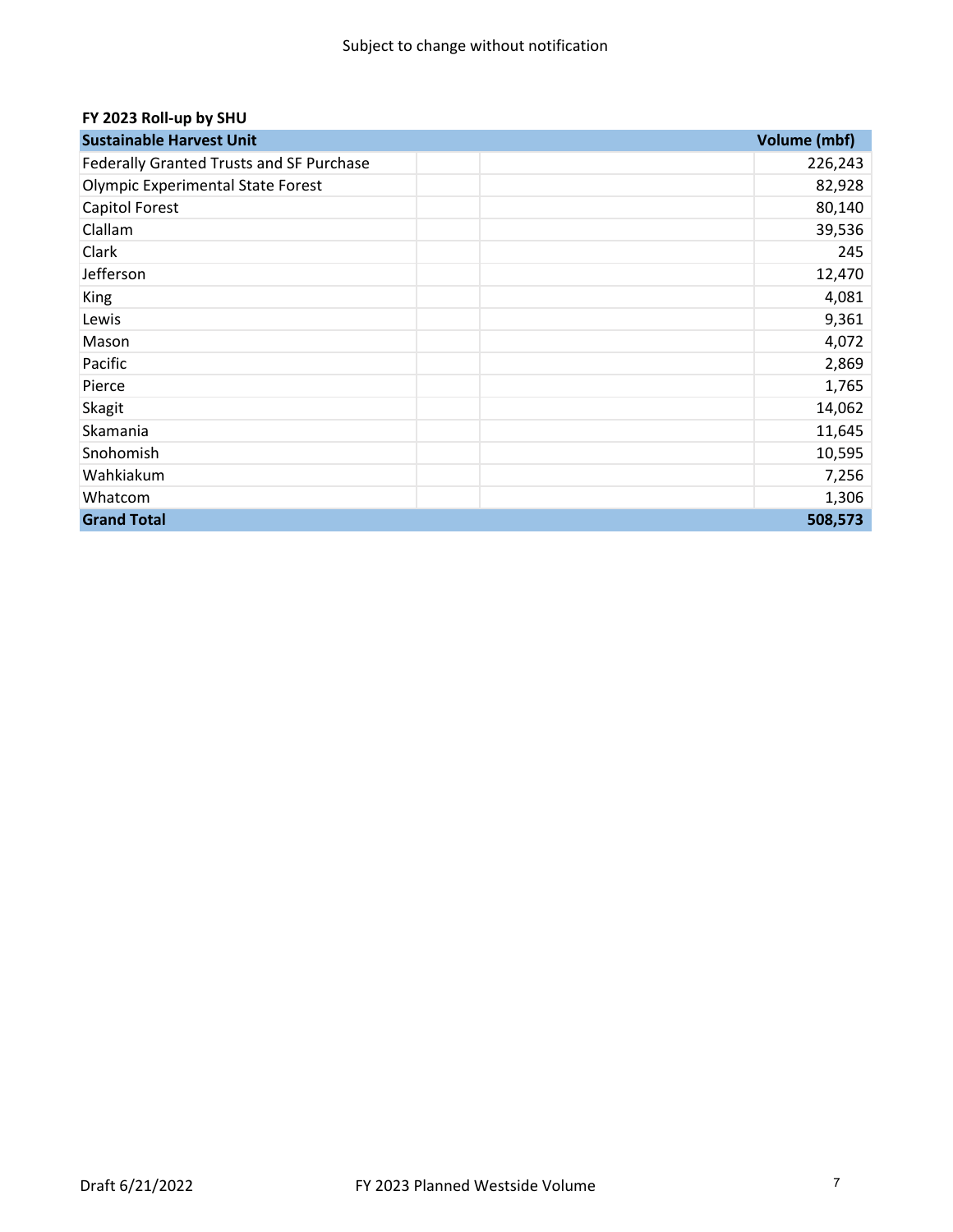### Fiscal Year 2023 Planned Eastside Volume

| <b>Eastside Region</b> | <b>Timber Sale Name</b>  | Volume (mbf) |
|------------------------|--------------------------|--------------|
| Northeast              | Q BUCK CENTRAL           | 1,947        |
|                        | Q COOK TS                | 2,251        |
|                        | Q DEER BERRY             | 3,612        |
|                        | Q GROUSE POWER           | 5,898        |
|                        | Q MUDDY BASIN            | 9,617        |
|                        | <b>Q NARDOM SORTS</b>    | 6,383        |
|                        | Q NORTH WILLIAMS SORTS   | 3,287        |
|                        | Q OVERLOOK               | 1,500        |
|                        | Q REIDEL CREEK           | 3,784        |
|                        | <b>Q SOUTH ROBBINS</b>   | 2,665        |
|                        | Q WALKER                 | 4,454        |
|                        | <b>SILVER TRAIL</b>      | 4,083        |
| Southeast              | <b>FOGGY NOTION</b>      | 1,844        |
|                        | <b>GALAXY</b>            | 4,497        |
|                        | MINUS <sub>5</sub>       | 3,200        |
|                        | Q BARBER MAN             | 2,364        |
|                        | Q NILE FIRE SALVAGE      | 1,881        |
|                        | <b>Q NORTH WENAS</b>     | 2,343        |
|                        | Total FY2023 Deliverable | 77,000       |
|                        | FY2023 Scheduled         | 65,610       |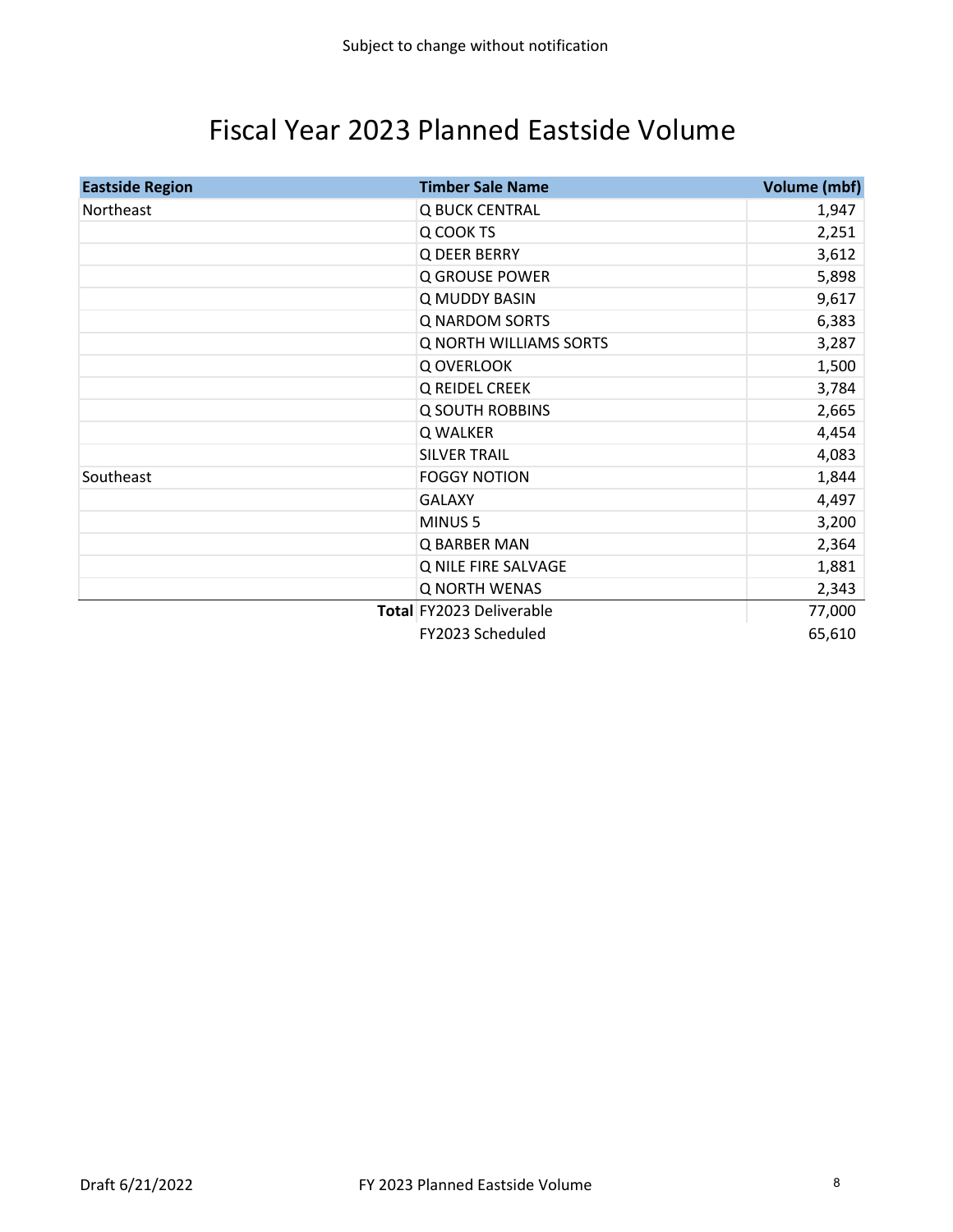### Fiscal Year 2024 Planned Westside Volume

| <b>Sustainable Harvest Unit</b>          |            | <b>Region Timber Sale Name</b> | <b>Volume (mbf)</b> |
|------------------------------------------|------------|--------------------------------|---------------------|
| Federally Granted Trusts and SF Purchase | <b>NW</b>  | <b>BANDICOOT</b>               | 3,160               |
|                                          | <b>NW</b>  | <b>BEECHBONE</b>               | 1,308               |
|                                          | PC         | <b>BERNHARDS CLIMB</b>         | 4,000               |
|                                          | <b>OLY</b> | <b>BIRDS EYE VIEW</b>          | 2,800               |
|                                          | <b>NW</b>  | <b>BOMBUR</b>                  | 1,965               |
|                                          | <b>SPS</b> | <b>BOUNDARY CREEK</b>          | 1,453               |
|                                          | <b>SPS</b> | <b>BREAKING BUD</b>            | 4,400               |
|                                          | PC         | <b>CHOKER BELL</b>             | 1,900               |
|                                          | <b>NW</b>  | <b>CLUTCH</b>                  | 3,250               |
|                                          | <b>OLY</b> | <b>COYLE LEFTOVERS</b>         | 2,750               |
|                                          | <b>OLY</b> | <b>CRESCENT WRENCH</b>         | 5,000               |
|                                          | PC         | <b>CROSS POLLINATE SORTS</b>   | 1,923               |
|                                          | <b>NW</b>  | <b>CUTTER</b>                  | 1,688               |
|                                          | PC         | <b>DEANS DELIGHT</b>           | 3,200               |
|                                          | PC         | <b>DEEP DIVE</b>               | 4,100               |
|                                          | PC         | <b>DEPOT STOVE</b>             | 3,450               |
|                                          | <b>NW</b>  | <b>FESTIVAL</b>                | 3,050               |
|                                          | PC         | <b>FIELDS FIR</b>              | 3,934               |
|                                          | PC         | FIVE DOLLAR BILL               | 5,000               |
|                                          | PC         | <b>FREEDOM</b>                 | 2,178               |
|                                          | PC         | <b>FRUITFUL</b>                | 2,465               |
|                                          | PC         | <b>GALAXY</b>                  | 1,754               |
|                                          | PC         | <b>GHOST TOWN</b>              | 5,434               |
|                                          | SPS        | НАМ НОСК                       | 1,232               |
|                                          | <b>NW</b>  | HANA HOU                       | 2,448               |
|                                          | SPS        | <b>HARSTINE FLATS</b>          | 120                 |
|                                          | <b>NW</b>  | <b>HOG WILD</b>                | 840                 |
|                                          | PC         | <b>HUMDINGER</b>               | 1,945               |
|                                          | SPS        | <b>HUNKER DOWN</b>             | 1,914               |
|                                          | PC         | <b>HUNTSMAN</b>                | 11                  |
|                                          | <b>NW</b>  | <b>HYDRA</b>                   | 3,398               |
|                                          | PC         | IN THE PIPELINE                | 2,084               |
|                                          | PC         | <b>JIGSAW</b>                  | 6,618               |
|                                          | <b>NW</b>  | <b>KICK STAND VRH VDT</b>      | 4,600               |
|                                          | <b>SPS</b> | <b>KITSAP FORTY</b>            | 3,612               |
|                                          | PC         | <b>LARGE MARGE</b>             | 4,250               |
|                                          | SPS        | <b>LICORICE ROOT</b>           | 6,000               |
|                                          | <b>OLY</b> | <b>LYRE LYRE</b>               | 2,878               |
|                                          | PC         | M HORNET                       | 6,000               |
|                                          | PC         | MM MM GOOD                     | 3,020               |
|                                          | <b>NW</b>  | <b>NESSIE</b>                  | 3,719               |
|                                          | SPS        | <b>NEXT CONTESTANT</b>         | 4,960               |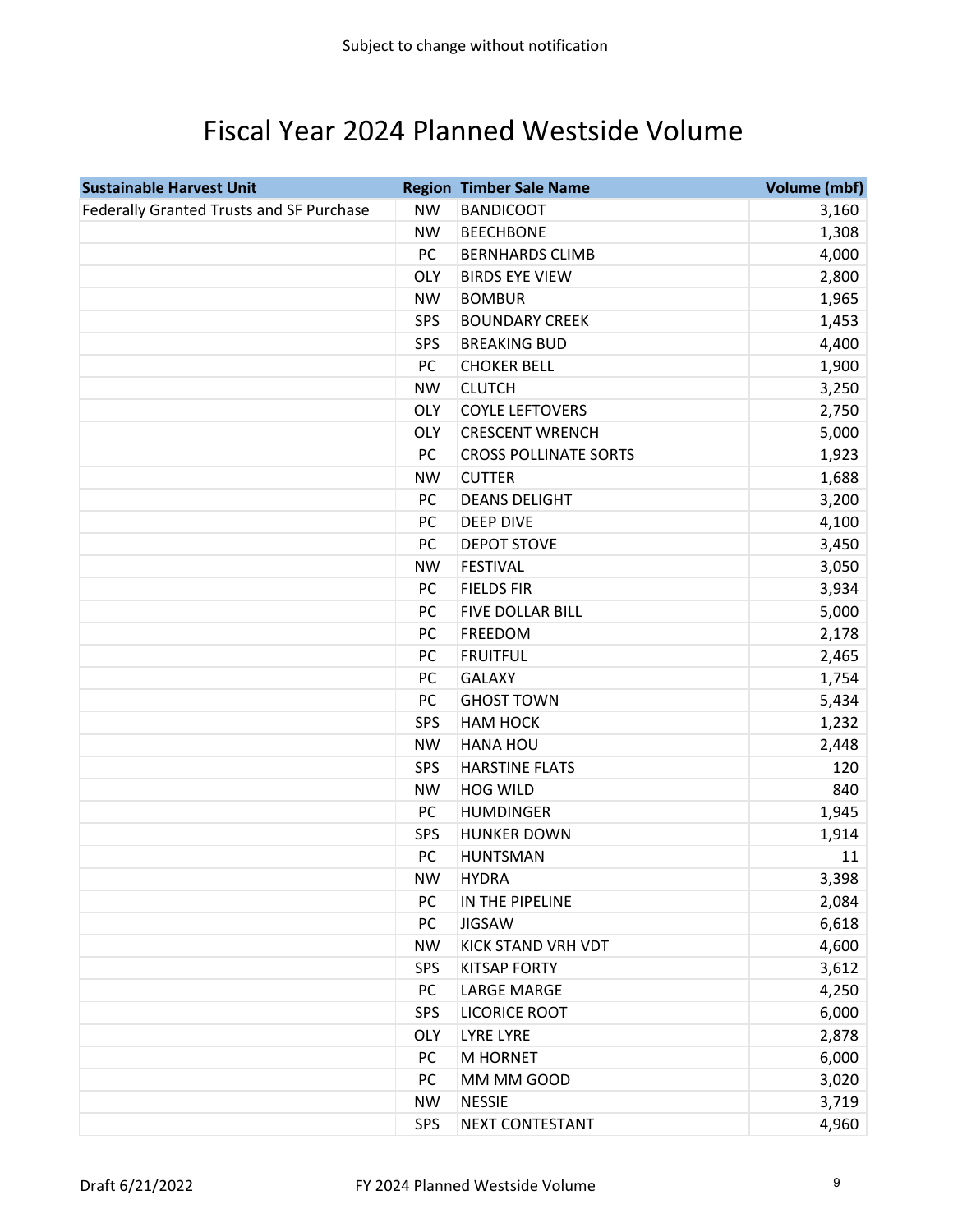| <b>Sustainable Harvest Unit</b>          |            | <b>Region Timber Sale Name</b> | <b>Volume (mbf)</b> |
|------------------------------------------|------------|--------------------------------|---------------------|
| Federally Granted Trusts and SF Purchase | <b>NW</b>  | <b>NOVA ERA</b>                | 4,150               |
|                                          | <b>OLY</b> | OLD FOREST DEFERRALS           | 5,850               |
|                                          | PC         | PENNY PINCHER VRH CT           | 3,500               |
|                                          | <b>NW</b>  | PEQUOD                         | 4,000               |
|                                          | <b>OLY</b> | PISTOL PETE                    | 1,254               |
|                                          | PC         | POLLO LOCHO SORTS              | 4,141               |
|                                          | <b>OLY</b> | POWER STATION                  | 4,425               |
|                                          | <b>NW</b>  | <b>PRETENDER</b>               | 2,386               |
|                                          | PC         | <b>RAPID CREEK</b>             | 1,397               |
|                                          | PC         | <b>RED STAPLER</b>             | 872                 |
|                                          | <b>NW</b>  | <b>RED TRUCK</b>               | 3,415               |
|                                          | <b>NW</b>  | <b>RIDGE ENDER</b>             | 1,622               |
|                                          | <b>OLY</b> | <b>ROCKY ROAD</b>              | 7,635               |
|                                          | PC         | <b>SHADY GROVE VDT</b>         | 6,941               |
|                                          | <b>OLY</b> | <b>SITTING DUCK</b>            | 2,601               |
|                                          | SPS        | <b>SOUTH PAW VRH</b>           | 5,995               |
|                                          | PC         | <b>STAIRWAY TO HEMLOCK</b>     | 1,622               |
|                                          | PC         | <b>STEPPING STONE</b>          | 4,974               |
|                                          | <b>NW</b>  | <b>STEWART RIDGELINE</b>       | 2,220               |
|                                          | <b>NW</b>  | <b>STILLY REVISITED</b>        | 609                 |
|                                          | PC         | THE PUNCH BOWL VRH CT          | 2,994               |
|                                          | SPS        | <b>TIGERILLA</b>               | 2,500               |
|                                          | PC         | <b>TINES UP</b>                | 756                 |
|                                          | SPS        | <b>TRAIL MIX</b>               | 835                 |
|                                          | <b>OLY</b> | <b>TREE WELL</b>               | 3,555               |
|                                          | <b>NW</b>  | <b>TROPHY BEAR</b>             | 181                 |
|                                          | <b>SPS</b> | <b>TUCKERED OUT VRH</b>        | 1,068               |
|                                          | PC         | UPPER LEFT WASHOUGAL VRH CT    | 2,815               |
|                                          | <b>NW</b>  | WHY SO SARUS                   | 1,902               |
|                                          | SPS        | <b>WISHBONE VRH</b>            | 7,009               |
| Olympic Experimental State Forest        | OLY        | <b>BEAVER HILL</b>             | 5,100               |
|                                          | <b>OLY</b> | <b>CHARLIE CREEK</b>           | 6,475               |
|                                          | <b>OLY</b> | <b>COPPER 24</b>               | 6,750               |
|                                          | <b>OLY</b> | FISH AND CHIPS                 | 7,000               |
|                                          | <b>OLY</b> | H1000 FY24                     | 5,000               |
|                                          | <b>OLY</b> | K1200                          | 4,327               |
|                                          | <b>OLY</b> | OIL CITY 1                     | 6,500               |
|                                          | <b>OLY</b> | <b>SNAP RIDGE</b>              | 8,250               |
|                                          | <b>OLY</b> | <b>SOB STORY</b>               | 6,350               |
|                                          | <b>OLY</b> | <b>THIRD GEN</b>               | 5,000               |
|                                          | <b>OLY</b> | <b>UPPER 5000</b>              | 4,000               |
|                                          | <b>OLY</b> | <b>UPPER CLEARWATER 24</b>     | 7,000               |
|                                          | <b>OLY</b> | <b>UPPER MIDDLE</b>            | 5,550               |
|                                          | <b>OLY</b> | <b>WEST PARSONAGE</b>          | 5,650               |
| Capitol Forest                           | <b>SPS</b> | <b>CABBAGE PATCH</b>           | 9,211               |
|                                          | <b>SPS</b> | CARROT                         | 6,000               |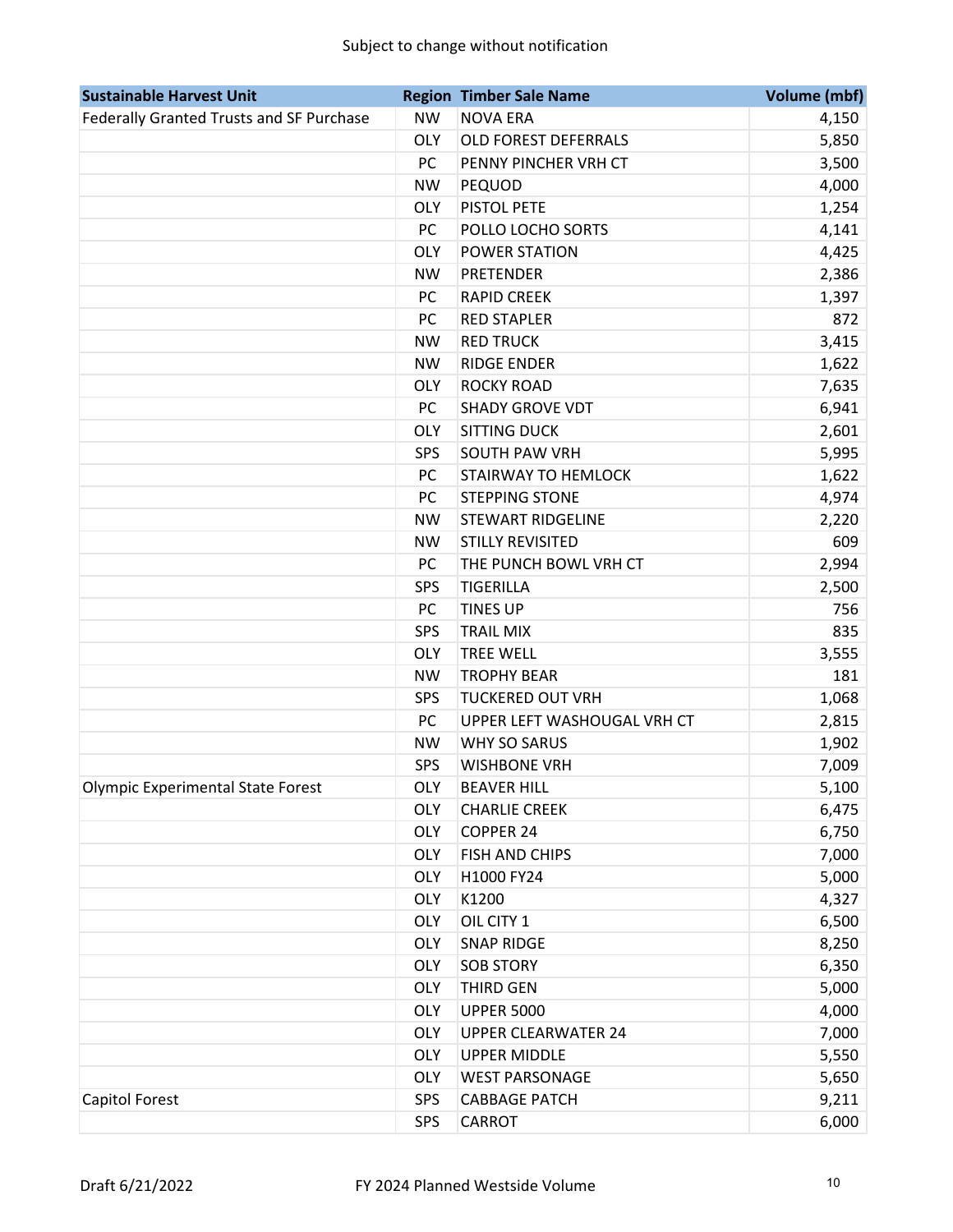| <b>Sustainable Harvest Unit</b> |            | <b>Region Timber Sale Name</b> | <b>Volume (mbf)</b> |
|---------------------------------|------------|--------------------------------|---------------------|
| Capitol Forest                  | <b>SPS</b> | <b>CLASS DISMISSED</b>         | 6,199               |
|                                 | <b>SPS</b> | <b>EVERGREEN GOLD</b>          | 8,500               |
|                                 | SPS        | <b>GREMLIN</b>                 | 7,165               |
|                                 | <b>SPS</b> | <b>HORNET</b>                  | 3,900               |
|                                 | SPS        | MARSHMALLOW                    | 8,825               |
|                                 | <b>SPS</b> | <b>MISTY</b>                   | 6,500               |
|                                 | <b>SPS</b> | RUSTY RIDGE 2024 VRH AND VDT   | 1,600               |
| Clallam                         | <b>OLY</b> | <b>ALLEY CAT</b>               | 2,819               |
|                                 | <b>OLY</b> | <b>BIRDS EYE VIEW</b>          | 3,641               |
|                                 | <b>OLY</b> | <b>LYRE LYRE</b>               | 2,688               |
|                                 | <b>OLY</b> | <b>OLD FOREST DEFERRALS</b>    | 2,822               |
|                                 | <b>OLY</b> | <b>PISTOL PETE</b>             | 7,750               |
|                                 | <b>OLY</b> | <b>POWER STATION</b>           | 2,721               |
|                                 | <b>OLY</b> | <b>ROCKY ROAD</b>              | 1,615               |
|                                 | <b>OLY</b> | <b>TREE WELL</b>               | 7,961               |
| Clark                           | <b>PC</b>  | PENNY PINCHER VRH CT           | 699                 |
|                                 | PC         | THE PUNCH BOWL VRH CT          | 447                 |
| <b>Grays Harbor</b>             | PC         | MM MM GOOD                     | 850                 |
| Jefferson                       | <b>OLY</b> | <b>COYLE LEFTOVERS</b>         | 4,270               |
|                                 | <b>OLY</b> | <b>LAST CROCKER SORTS</b>      | 5,990               |
|                                 | <b>OLY</b> | <b>OLD FOREST DEFERRALS</b>    | 350                 |
| King                            | SPS        | <b>BOUNDARY CREEK</b>          | 26                  |
|                                 | SPS        | <b>SOUTH PAW VRH</b>           | 2,919               |
|                                 | <b>SPS</b> | <b>WISHBONE VRH</b>            | 990                 |
| Kitsap                          | SPS        | <b>BREAKING BUD</b>            | $\mathbf{1}$        |
| Lewis                           | PC         | <b>DEEP DIVE</b>               | 1,888               |
|                                 | SPS        | FIVE DOLLAR BILL               | 1,622               |
|                                 | PC         | <b>HUMDINGER</b>               | 963                 |
|                                 | PC         | <b>M HORNET</b>                | 739                 |
|                                 | PC         | <b>RAPID CREEK</b>             | 1,608               |
|                                 | PC         | <b>DEW DOG</b>                 | 4,600               |
|                                 | PC         | <b>HAM HOCK</b>                | 2,092               |
|                                 | SPS        | <b>TIGERILLA</b>               | 2,432               |
| Mason                           | <b>SPS</b> | <b>LICORICE ROOT</b>           | 1,670               |
|                                 | <b>SPS</b> | <b>TRAIL MIX</b>               | 4,420               |
| Pacific                         | PC         | <b>CROSS POLLINATE SORTS</b>   | 1,882               |
|                                 | <b>PC</b>  | <b>STEPPING STONE</b>          | 59                  |
| Skagit                          | <b>NW</b>  | <b>BANDICOOT</b>               | 1,500               |
|                                 | <b>NW</b>  | <b>BOMBUR</b>                  | 1,317               |
|                                 | <b>NW</b>  | <b>HYDRA</b>                   | 1,420               |
|                                 | <b>NW</b>  | <b>NOVA ERA</b>                | 2,077               |
|                                 | <b>NW</b>  | <b>PLEIADES</b>                | 2,375               |
|                                 | <b>NW</b>  | <b>WHY SO SARUS</b>            | 1,822               |
| Skamania                        | PC         | <b>ROCKY TOP</b>               | 5,430               |
|                                 | PC         | <b>SHADY GROVE VDT</b>         | 147                 |
|                                 | <b>PC</b>  | UPPER LEFT WASHOUGAL VRH CT    | 380                 |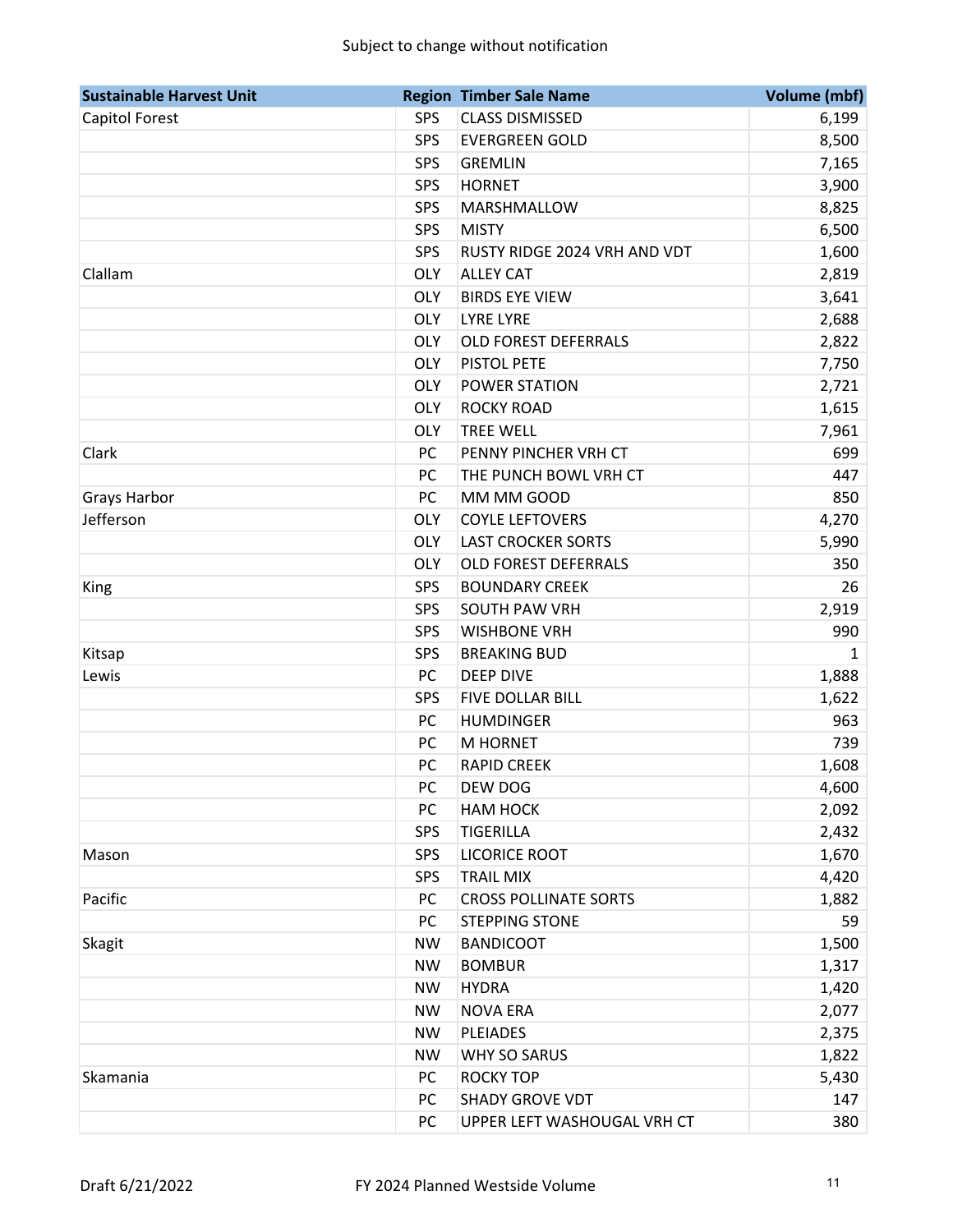| <b>Sustainable Harvest Unit</b> |            | <b>Region Timber Sale Name</b> | Volume (mbf) |
|---------------------------------|------------|--------------------------------|--------------|
| Snohomish                       | <b>NW</b>  | <b>CEDARVALE</b>               | 4,000        |
|                                 | <b>NW</b>  | <b>PEQUOD</b>                  | 2,952        |
|                                 | <b>NW</b>  | <b>STILLY REVISITED</b>        | 2,566        |
|                                 | <b>SPS</b> | <b>TUCKERED OUT VRH</b>        | 1,298        |
| Wahkiakum                       | PC.        | POLLO LOCHO SORTS              | 4,893        |
| Whatcom                         | <b>NW</b>  | <b>FRENCH TOAST</b>            | 694          |
|                                 | Total      | FY2024 Deliverable             | 494,000      |
|                                 |            | FY2024 Scheduled               | 469,293      |

#### **FY 2024 Roll‐up by SHU**

| <b>Sustainable Harvest Unit</b>          | Volume (mbf) |
|------------------------------------------|--------------|
| Federally Granted Trusts and SF Purchase | 223,038      |
| <b>Olympic Experimental State Forest</b> | 82,953       |
| Capitol Forest                           | 57,901       |
| Clallam                                  | 32,017       |
| Clark                                    | 1,146        |
| <b>Grays Harbor</b>                      | 850          |
| Jefferson                                | 10,610       |
| King                                     | 3,935        |
| Kitsap                                   | 1            |
| Lewis                                    | 15,942       |
| Mason                                    | 6,090        |
| Pacific                                  | 1,941        |
| <b>Skagit</b>                            | 10,511       |
| Skamania                                 | 5,957        |
| Snohomish                                | 10,816       |
| Wahkiakum                                | 4,893        |
| Whatcom                                  | 694          |
| <b>Grand Total</b>                       | 469,293      |